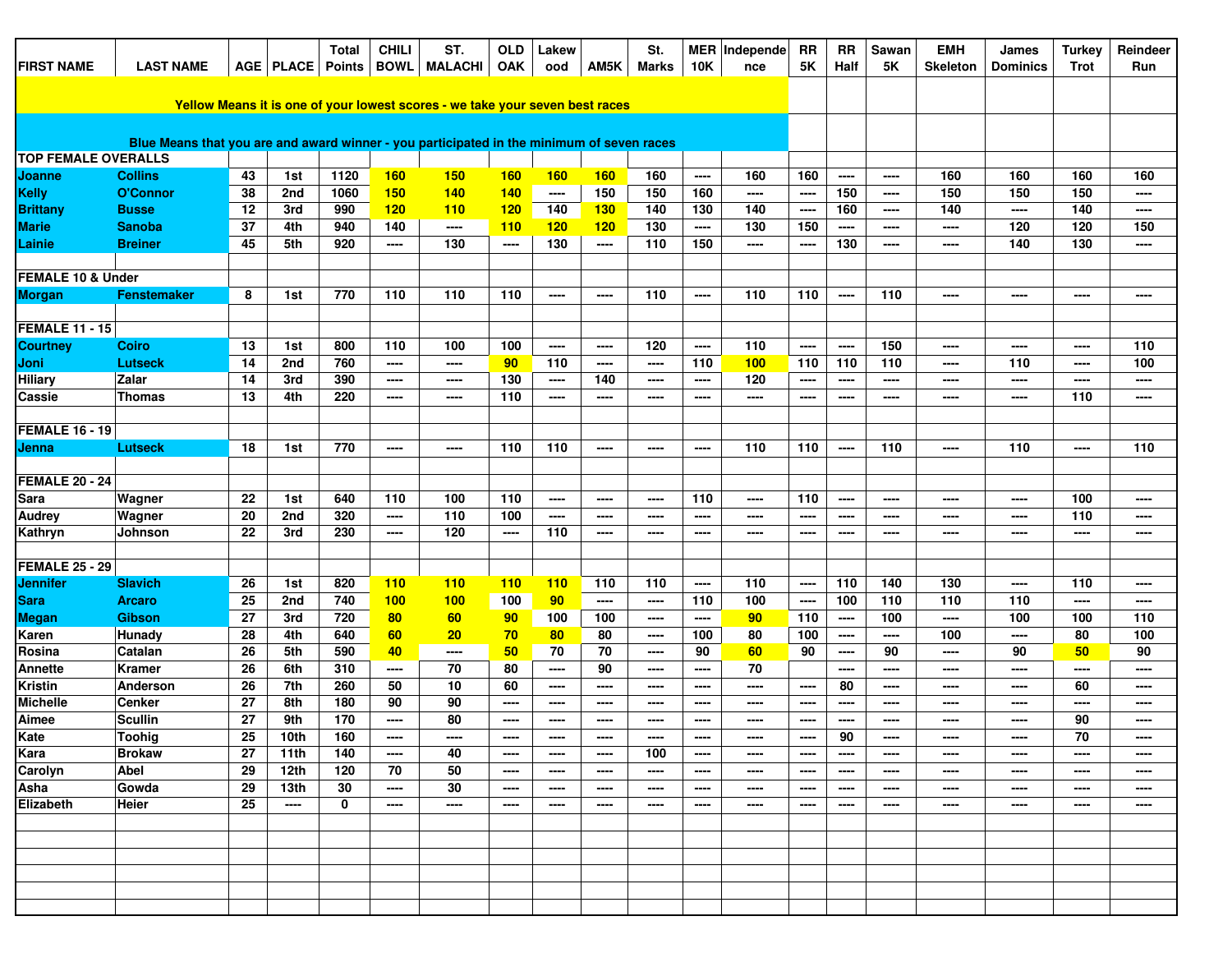| <b>FIRST NAME</b>     | <b>LAST NAME</b>      | <b>AGE</b> | <b>PLACE</b> | <b>Total</b><br><b>Points</b> | <b>CHILI</b><br><b>BOWL</b> | ST.<br><b>MALACHI</b> | <b>OLD</b><br><b>OAK</b> | Lakew<br>ood             | AM5K | St.<br>Marks | <b>10K</b>      | <b>MER</b> Independe<br>nce | <b>RR</b><br>5Κ | <b>RR</b><br>Half | Sawan<br><b>5K</b> | <b>EMH</b><br><b>Skeleton</b> | James<br><b>Dominics</b> | <b>Turkey</b><br>Trot | Reindeer<br>Run |
|-----------------------|-----------------------|------------|--------------|-------------------------------|-----------------------------|-----------------------|--------------------------|--------------------------|------|--------------|-----------------|-----------------------------|-----------------|-------------------|--------------------|-------------------------------|--------------------------|-----------------------|-----------------|
| <b>FEMALE 30 - 34</b> |                       |            |              |                               |                             |                       |                          |                          |      |              |                 |                             |                 |                   |                    |                               |                          |                       |                 |
| <b>Kerry</b>          | <b>Pachla</b>         | 30         | 1st          | 790                           | ----                        | 110                   | ----                     | 110                      | 110  | ----         | ----            | ----                        | ----            | $---$             | ----               | 110                           | 110                      | 110                   | 130             |
| <b>Karen</b>          | <b>Kruk</b>           | 34         | 2nd          | 700                           | 100                         | 80                    | 110                      | 90                       | 100  | ----         | ----            | 110                         | ----            | $---$             | $\cdots$           | 90                            | 90                       | ----                  | 100             |
| <b>Katie</b>          | Roache                | 33         | 3rd          | 620                           | 110                         | 100                   | ----                     | 100                      | ---- | ----         | ----            | ----                        | ----            | ----              | ----               | 100                           | 100                      | ----                  | 110             |
| Jennifer              | Raymond               | 33         | 4th          | 350                           | 90                          | 90                    | ----                     | 80                       | 90   | ----         | ----            | ----                        | ----            | $---$             | ----               | ----                          | ----                     | ----                  | ----            |
| Jackie                | <b>Senauskas</b>      | 33         | 5th          | 100                           | ----                        | ----                  | 100                      | $---$                    | ---- | ----         | ----            | ----                        | $\frac{1}{2}$   | $\frac{1}{2}$     | ----               | ----                          | ----                     | ----                  | ----            |
| Wanda                 | <b>Thompson</b>       | 32         | ----         | 0                             | ----                        | ----                  | ----                     | $\overline{\phantom{a}}$ | ---- | ----         | ----            | ----                        | ----            | ----              | ----               | ----                          | ----                     | ----                  | ----            |
| Tiffany               | Meyer                 | 34         | ----         | 0                             | ----                        | ----                  | ----                     | $\overline{\phantom{a}}$ | ---- | ----         | ----            | ----                        | ----            | ----              | ----               | ----                          | ----                     | ----                  | ----            |
|                       |                       |            |              |                               |                             |                       |                          |                          |      |              |                 |                             |                 |                   |                    |                               |                          |                       |                 |
| <b>FEMALE 35 - 39</b> |                       |            |              |                               |                             |                       |                          |                          |      |              |                 |                             |                 |                   |                    |                               |                          |                       |                 |
| Mary-Jo               | Towns                 | 38         | 1st          | 760                           | ----                        | 110                   | 90                       | ----                     | ---- | 110          | ----            | 110                         | ----            | 120               | 110                | ----                          | ----                     | ----                  | 110             |
| Susan                 | Craig                 | 38         | 2nd          | 770                           | ----                        | 160                   | 150                      | 150                      | ---- | ----         | ----            | 150                         | ----            | ----              | 160                | ----                          | ----                     | ----                  | ----            |
| Leslie                | <b>Simko</b>          | 39         | 3rd          | 630                           | 110                         | 100                   | 100                      | ----                     | 110  | 100          | ----            | ----                        | ----            | 110               | ----               | ----                          | ----                     | ----                  | ----            |
| Karen                 | <b>Bush</b>           | 35         | 4th          | 290                           | ----                        | ----                  | ----                     | $\overline{\phantom{a}}$ | 100  | 90           | ----            | ----                        | ----            | 100               | ----               | ----                          | ----                     | ----                  | ----            |
|                       |                       |            |              |                               |                             |                       |                          |                          |      |              |                 |                             |                 |                   |                    |                               |                          |                       |                 |
| <b>FEMALE 40 - 44</b> |                       |            |              |                               |                             |                       |                          |                          |      |              |                 |                             |                 |                   |                    |                               |                          |                       |                 |
| <b>Cheryl</b>         | <b>Beyer</b>          | 40         | 1st          | 810                           | ----                        | ----                  | ----                     | $\overline{\phantom{a}}$ | ---- | ----         | 110             | 110                         | ----            | 140               | 120                | 110                           | 110                      | ----                  | 110             |
| Judy                  | <b>Istok</b>          | 42         | 2nd          | 800                           | 130                         | 110                   | <u>110</u>               | 110                      | 110  | 110          | 100             | 100                         | ----            | 110               | ----               | 90                            | 90                       | 110                   | 120             |
| <b>Dianna</b>         | <b>Hosta-Stickney</b> | 43         | T3rd         | 710                           | ----                        | ----                  | 100                      | 90                       | 90   | 100          | ----            | 80                          | 110             | $---$             | 100                | 100                           | 100                      | 100                   | 90              |
| <b>Kathleen</b>       | <b>Baker</b>          | 43         | T3rd         | 710                           | ----                        | ----                  | ----                     | 100                      | 100  | ----         | 90 <sub>o</sub> | 90                          | 120             | $---$             | 110                | ----                          | 80                       | 90                    | 100             |
| Ann                   | <b>Streza</b>         | 41         | 5th          | 580                           | ----                        | 90                    | 70                       | 70 <sub>2</sub>          | 70   | ----         | 80              | 70                          | 100             | $---$             | 90                 | 80                            | 70                       | ----                  | ----            |
| Terri                 | Craig                 | 43         | T6th         | 490                           | 110                         | 80                    | 80                       | $\overline{\phantom{a}}$ | ---- | 90           | ----            | 60                          | ----            | ----              | ----               | 70                            | ----                     | ----                  | ----            |
| <b>Beverly</b>        | Alt                   | 43         | T6th         | 490                           | ----                        | 60                    | 50                       | 60                       | 60   | 80           | 70              | ----                        | ----            | $---$             | ----               | ----                          | ----                     | 80                    | 80              |
| Susan                 | Kolezynski            | 41         | 8th          | 350                           | ----                        | 70                    | 60                       | ----                     | ---- | ----         | ----            | 50                          | 90              | ----              | 80                 | ----                          | ----                     | ----                  | ----            |
| Linda                 | Zassick               | 44         | 9th          | 270                           | ----                        | 100                   | 90                       | 80                       | ---- | ----         | ----            | ----                        | ----            | ----              | ----               | ----                          | ----                     | ----                  | ----            |
| Cathy                 | <b>Bush</b>           | 44         | 10th         | 80                            | ----                        | ----                  | ----                     | ----                     | 80   | ----         | ----            | ----                        | $---$           | ----              | ----               | ----                          | ----                     | ----                  | ----            |
| <b>Charlotte</b>      | <b>Noble</b>          | 44         | 11th         | 40                            | ----                        | ----                  | 40                       | $\overline{\phantom{a}}$ | ---- | ----         | ----            | ----                        | ----            | $---$             | ----               | ----                          | ----                     | ----                  | ----            |
|                       |                       |            |              |                               |                             |                       |                          |                          |      |              |                 |                             |                 |                   |                    |                               |                          |                       |                 |
| <b>FEMALE 45 - 49</b> |                       |            |              |                               |                             |                       |                          |                          |      |              |                 |                             |                 |                   |                    |                               |                          |                       |                 |
| Karen                 | <b>Stross</b>         | 49         | 1st          | 780                           | 110                         | 110                   | 110                      | 110                      | 110  | 100          | 120             | ----                        | 100             | 110               | 110                | ----                          | ----                     | ----                  | ----            |
| Carol                 | <b>Sockol</b>         | 49         | 2nd          | 740                           | 100                         | 80                    | 90                       | 80                       | ---- | 80           | 100             | 110                         | 110             | $---$             | ----               | 110                           | ----                     | 100                   | 110             |
| Irene                 | <b>Weston</b>         | 47         | 3rd          | 730                           | 90                          | 100                   | 100                      | 90 <sub>o</sub>          | ---- | 90           | 110             | 100                         | ----            | 100               | ----               | 100                           | 110                      | 110                   | 100             |
| Pamela                | <b>Berg</b>           | 48         | 4th          | 520                           | 80                          | 90                    | $\overline{\phantom{a}}$ | 100                      | ---- | 70           | 90              | ----                        | ----            | 90                | ----               | ----                          | ----                     | ----                  | ----            |
| Cindy                 | Solar                 | 47         | 5th          | 220                           | 70                          | ----                  | 80                       | 70                       | ---- | ----         | ----            | ----                        | ----            | $---$             | ----               | ----                          | ----                     | ----                  | ----            |
| Sharon                | Johnston              | 48         | 6th          | 210                           | 60                          | ----                  | ----                     | 60                       | ---- | ----         | ----            | 90                          | ----            | $---$             | ----               | ----                          | ----                     | ----                  | ----            |
| Kathryn               | Shen                  | 47         | 7th          | 70                            | ----                        | 70                    | ----                     | ----                     | ---- | ----         | ----            | ----                        | ----            | ----              | ----               | ----                          | ----                     | ----                  | ----            |
| Rhonda                | <b>Patterson</b>      | 47         | ----         | 0                             | ----                        | ----                  | ----                     | $\overline{\phantom{a}}$ | ---- | ----         | ----            | ----                        | $---$           | $---$             | ----               | ----                          | ----                     | ----                  | ----            |
|                       |                       |            |              |                               |                             |                       |                          |                          |      |              |                 |                             |                 |                   |                    |                               |                          |                       |                 |
| <b>FEMALE 50 - 54</b> |                       |            |              |                               |                             |                       |                          |                          |      |              |                 |                             |                 |                   |                    |                               |                          |                       |                 |
| <b>Sandy</b>          | <b>Eckart</b>         | 50         | 1st          | 880                           | ----                        | ----                  | ----                     | ----                     | 110  | 110          | 140             | 110                         | 140             | 110               | 130                | 110                           | 110                      | 110                   | 140             |
| <b>Nancy</b>          | <b>Danisek</b>        | 51         | 2nd          | 760                           | 110                         | 110                   | 110                      | 110                      | 100  | 100          | 100             | 90                          | ----            | 100               | 110                | ----                          | 110                      | ----                  | 90              |
| Paula                 | <b>Baranuk</b>        | 50         | 3rd          | 720                           | 100                         | 100                   | 100                      | ----                     | 90   | 90           | 110             | 100                         | ----            | 90                | ----               | ----                          | ----                     | 100                   | 110             |
| Joyce                 | Prohaska              | 52         | 4th          | 630                           | 90                          | 90                    | ----                     | 90                       | ---- | 70           | ----            | $\qquad \qquad \cdots$      | ----            | ----              | ----               | 100                           | 90                       | 90                    | 80              |
| Linda                 | Jones                 | 51         | 5th          | 570                           | ----                        | ----                  | ----                     | 100                      | 80   | 80           | ----            | ----                        | 110             | ----              | 100                | ----                          | ----                     | ----                  | 100             |
| Jerie                 | Green                 | 52         | 6th          | 240                           | 80                          | ----                  | ----                     | $---$                    | ---- | ----         | ----            | ----                        | $---$           | $---$             | 90                 | ----                          | ----                     | ----                  | 70              |
|                       |                       |            |              |                               |                             |                       |                          |                          |      |              |                 |                             |                 |                   |                    |                               |                          |                       |                 |
| <b>FEMALE 55 - 59</b> |                       |            |              |                               |                             |                       |                          |                          |      |              |                 |                             |                 |                   |                    |                               |                          |                       |                 |
| Pati                  | <b>Habenicht</b>      | 55         | 1st          | 820                           | ----                        | 110                   | ----                     | 110                      | ---- | ----         | ----            | ----                        | 130             | 110               | ----               | 120                           | 130                      | ----                  | 110             |
|                       |                       |            |              |                               |                             |                       |                          |                          |      |              |                 |                             |                 |                   |                    |                               |                          |                       |                 |
|                       |                       |            |              |                               |                             |                       |                          |                          |      |              |                 |                             |                 |                   |                    |                               |                          |                       |                 |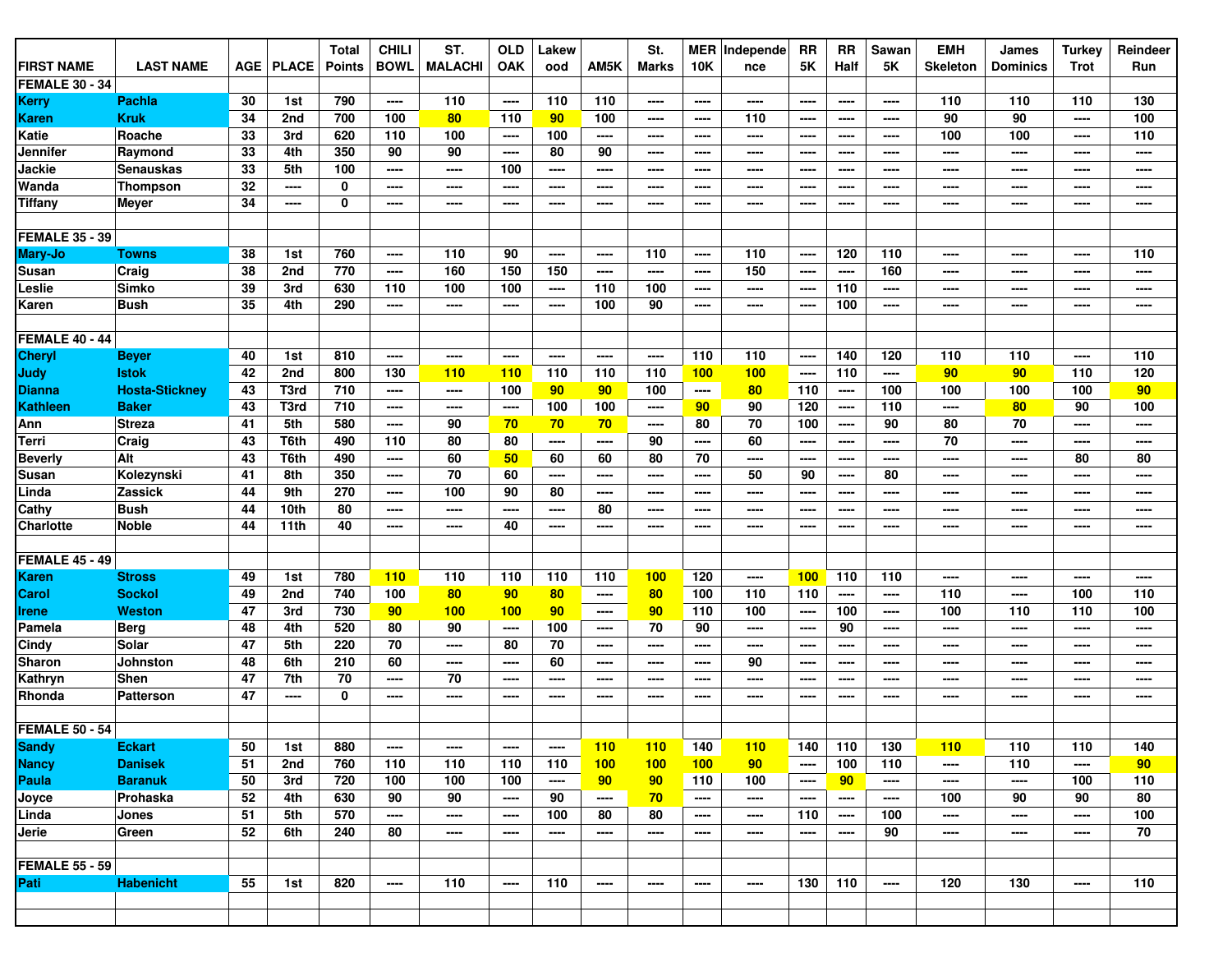| <b>FIRST NAME</b>        | <b>LAST NAME</b>                                                                          |    | AGE   PLACE      | <b>Total</b><br>Points BOWL | <b>CHILI</b> | ST.<br><b>MALACHI</b>                                                        | <b>OLD</b><br>OAK | Lakew<br>ood | AM5K  | St.<br>Marks | <b>10K</b> | MER   Independe<br>nce | <b>RR</b><br>5K | RR<br>Half   | Sawan<br>5K              | <b>EMH</b><br><b>Skeleton</b> | James<br><b>Dominics</b> | <b>Turkey</b><br><b>Trot</b> | Reindeer<br>Run          |
|--------------------------|-------------------------------------------------------------------------------------------|----|------------------|-----------------------------|--------------|------------------------------------------------------------------------------|-------------------|--------------|-------|--------------|------------|------------------------|-----------------|--------------|--------------------------|-------------------------------|--------------------------|------------------------------|--------------------------|
|                          |                                                                                           |    |                  |                             |              |                                                                              |                   |              |       |              |            |                        |                 |              |                          |                               |                          |                              |                          |
|                          |                                                                                           |    |                  |                             |              | Yellow Means it is one of your lowest scores - we take your seven best races |                   |              |       |              |            |                        |                 |              |                          |                               |                          |                              |                          |
|                          | Blue Means that you are and award winner - you participated in the minimum of seven races |    |                  |                             |              |                                                                              |                   |              |       |              |            |                        |                 |              |                          |                               |                          |                              |                          |
|                          |                                                                                           |    |                  |                             |              |                                                                              |                   |              |       |              |            |                        |                 |              |                          |                               |                          |                              |                          |
| <b>TOP MALE OVERALLS</b> |                                                                                           | 30 |                  | 1120                        | 160          | 160                                                                          | 160               | 160          | 150   | 160          | 160        |                        |                 |              |                          |                               |                          | ----                         |                          |
| <b>Anthony</b><br>John   | Coyne<br><b>Lewandowski</b>                                                               | 46 | 1st<br>2nd       | 1080                        | 150          | 150                                                                          | 150               | 150          | 160   | 150          | 150        | 160<br>$\cdots$        | ----<br>160     | ----<br>---- | ----<br>----             | ----<br>160                   | ----<br>----             | ----                         | ----<br>----             |
| Eric                     | Waag                                                                                      | 40 | 3rd              | 990                         | 100          | ----                                                                         | ----              | $\cdots$     | ----  | ----         | 130        | 140                    | ----            | 150          | 150                      | ----                          | 140                      | 140                          | 140                      |
| <b>Jeff</b>              | Winch                                                                                     | 45 | T <sub>4th</sub> | 950                         | 120          | 110                                                                          | 110               | ----         | 130   | 130          | ----       | ----                   | $\frac{1}{2}$   | ----         | 130                      | 120                           | $---$                    | 160                          | 160                      |
| <b>Neil</b>              | <b>Dostal</b>                                                                             | 41 | T <sub>4th</sub> | 950                         | ----         | 120                                                                          | ----              | ----         | ----  | ----         | ----       | 150                    | 120             | 160          | ----                     | 140                           | ----                     | 150                          | 110                      |
|                          |                                                                                           |    |                  |                             |              |                                                                              |                   |              |       |              |            |                        |                 |              |                          |                               |                          |                              |                          |
| MALE 10 & Under          |                                                                                           |    |                  |                             |              |                                                                              |                   |              |       |              |            |                        |                 |              |                          |                               |                          |                              |                          |
| <b>Stephen</b>           | Fenstemaker, II                                                                           | 10 | 1st              | 770                         | 110          | 110                                                                          | 110               | 110          | ----  | 110          | ----       | 110                    | 110             | ----         | $\overline{\phantom{a}}$ | ----                          | ----                     | ----                         | $\overline{\phantom{a}}$ |
| Frederick                | <b>Davis V</b>                                                                            | 8  | 2nd              | 720                         | 100          | ----                                                                         | 100               | ----         | ----  | 100          | ----       | 100                    | 100             | ----         | ----                     | 110                           | ----                     | ----                         | 110                      |
|                          |                                                                                           |    |                  |                             |              |                                                                              |                   |              |       |              |            |                        |                 |              |                          |                               |                          |                              |                          |
| <b>MALE 11 - 15</b>      |                                                                                           |    |                  |                             |              |                                                                              |                   |              |       |              |            |                        |                 |              |                          |                               |                          |                              |                          |
| <b>Mark</b>              | Craig                                                                                     | 13 | 1st              | 770                         | 110          | 110                                                                          | 110               | 110          | ----  | 110          | ----       | 110                    | ----            | ----         | ----                     | 110                           | ----                     | ----                         | ----                     |
| Cody                     | <b>Thomas</b>                                                                             | 14 | 2nd              | 530                         | ----         | ----                                                                         | ----              | ----         | 110   | ----         | ----       | ----                   | ----            | ----         | ----                     | 150                           | 160                      | 110                          | ----                     |
| <b>MALE 20 - 24</b>      |                                                                                           |    |                  |                             |              |                                                                              |                   |              |       |              |            |                        |                 |              |                          |                               |                          |                              |                          |
| Aaron                    | <b>Clark</b>                                                                              | 24 | T <sub>1st</sub> | 110                         | ----         | ----                                                                         | 110               | ----         | ----  | ----         | ----       | ----                   | ----            | ----         | ----                     | ----                          | ----                     | ----                         | ----                     |
| <b>Bradford</b>          | Lang                                                                                      | 24 | T <sub>1st</sub> | 110                         | 110          | ----                                                                         | ----              | ----         | ----  | ----         | ----       | ----                   | ----            | ----         | ----                     | ----                          | ----                     | ----                         | $\overline{\phantom{a}}$ |
|                          |                                                                                           |    |                  |                             |              |                                                                              |                   |              |       |              |            |                        |                 |              |                          |                               |                          |                              |                          |
| <b>MALE 25 - 29</b>      |                                                                                           |    |                  |                             |              |                                                                              |                   |              |       |              |            |                        |                 |              |                          |                               |                          |                              |                          |
| <b>Travis</b>            | <b>Haselswerdt</b>                                                                        | 28 | 1st              | 870                         | ----         | ----                                                                         | ----              | ----         | ----  | <b>110</b>   | 110        | 110                    | 130             | 100          | $\qquad \qquad \cdots$   | 130                           | 150                      | 110                          | 130                      |
| Angelo                   | <b>Matheou</b>                                                                            | 29 | 2nd              | 570                         | 140          | 140                                                                          | ----              | ----         | ----  | ----         | 140        | ----                   | 150             | ----         | $\overline{\phantom{a}}$ | ----                          | ----                     | ----                         | ----                     |
| <b>Spencer</b>           | Ryan                                                                                      | 26 | 3rd              | 440                         | 110          | 110                                                                          | ----              | 110          | ----  | ----         | ----       | ----                   | 110             | ----         | $\qquad \qquad \cdots$   | ----                          | ----                     | ----                         | ----                     |
| Christopher              | Johnson                                                                                   | 27 | 4th              | 320                         | ----         | ----                                                                         | 110               | $\cdots$     | ----  | ----         | ----       | 100                    | ----            | 110          | ----                     | ----                          | ----                     | ----                         | ----                     |
| <b>David</b>             | <b>Nobili</b>                                                                             | 28 | 5th              | 290                         | 90           | ----                                                                         | 100               | 100          | ----  | ----         | ----       | ----                   | ----            | ----         | ----                     | ----                          | ----                     | ----                         | ----                     |
| <b>Keith</b>             | Hansbrough                                                                                | 27 | 6th              | 100                         | 100          | $\overline{\phantom{a}}$                                                     | ----              | ----         | ----  | ----         | ----       | ----                   | ----            | ----         | $\qquad \qquad \cdots$   | ----                          | $\overline{\phantom{a}}$ | ----                         | $\overline{\phantom{a}}$ |
| <b>Kurt</b>              | Grabowski                                                                                 | 26 | ----             | 0                           | ----         | ----                                                                         | ----              | ----         | ----  | $---$        | ----       | ----                   | $\frac{1}{2}$   | $---$        | ----                     | ----                          | ----                     | ----                         | ----                     |
| <b>MALE 30 - 34</b>      |                                                                                           |    |                  |                             |              |                                                                              |                   |              |       |              |            |                        |                 |              |                          |                               |                          |                              |                          |
| <b>Matt</b>              | <b>Fyffe</b>                                                                              | 31 | 1st              | 800                         | 110          | 110                                                                          | 110               | 130          | 110   | ----         | ----       | ----                   | 110             | ----         | $\qquad \qquad \cdots$   | 110                           | ----                     | ----                         | 120                      |
| <b>Edward</b>            | Clouser, Jr.                                                                              | 30 | 2nd              | 740                         | 60           | 90                                                                           | 100               | 110          | 90    | 100          | 100        | 110                    | 100             | 110          | ----                     | 90                            | 110                      | ----                         | 100                      |
| <b>Mark</b>              | <b>Remaklus</b>                                                                           | 32 | 3rd              | 690                         | 80           | 80                                                                           | 90                | 100          | 80    | ----         | 90         | 100                    | 90              | 100          | ----                     | 100                           | $---$                    | ----                         | 110                      |
| John                     | Eddy                                                                                      | 34 | 4th              | 660                         | ----         | 100                                                                          | ----              | ----         | 100   | 110          | 110        | 120                    | ----            | 120          | $\overline{\phantom{a}}$ | ----                          | ----                     | ----                         | ----                     |
| Fabio                    | Polanco                                                                                   | 31 | 5th              | 250                         | 90           | 70                                                                           | ----              | ----         | $---$ | ----         | ----       | ----                   | ----            | ----         | ----                     | ----                          | ----                     | ----                         | 90                       |
| Saul                     | Riveria                                                                                   | 33 | 6th              | 100                         | 100          |                                                                              |                   |              |       |              |            |                        |                 |              |                          |                               |                          |                              |                          |
| <b>David</b>             | Lytle                                                                                     | 32 | 7th              | 70                          | 70           | $\frac{1}{2}$                                                                | ----              | ----         | ----  | ----         | ----       | ----                   | ----            | ----         | ----                     | ----                          | ----                     | ----                         | ----                     |
| <b>Christopher</b>       | <b>Cwiklinski</b>                                                                         | 31 | ----             | 0                           | ----         | $\cdots$                                                                     | $\frac{1}{2}$     | $---$        | ----  | ----         | ----       | $---$                  | $---$           | ----         | $---$                    | ----                          | $-- -$                   | $\overline{\phantom{a}}$     | $---$                    |
| Bill                     | Wingler                                                                                   | 32 | ----             | 0                           | ----         | $\cdots$                                                                     | ----              | ----         | ----  | ----         | ----       | ----                   | ----            | ----         | ----                     | ----                          | ----                     | ----                         | ----                     |
|                          |                                                                                           |    |                  |                             |              |                                                                              |                   |              |       |              |            |                        |                 |              |                          |                               |                          |                              |                          |
|                          |                                                                                           |    |                  |                             |              |                                                                              |                   |              |       |              |            |                        |                 |              |                          |                               |                          |                              |                          |
|                          |                                                                                           |    |                  |                             |              |                                                                              |                   |              |       |              |            |                        |                 |              |                          |                               |                          |                              |                          |
|                          |                                                                                           |    |                  |                             |              |                                                                              |                   |              |       |              |            |                        |                 |              |                          |                               |                          |                              |                          |
|                          |                                                                                           |    |                  |                             |              |                                                                              |                   |              |       |              |            |                        |                 |              |                          |                               |                          |                              |                          |
|                          |                                                                                           |    |                  |                             |              |                                                                              |                   |              |       |              |            |                        |                 |              |                          |                               |                          |                              |                          |
|                          |                                                                                           |    |                  |                             |              |                                                                              |                   |              |       |              |            |                        |                 |              |                          |                               |                          |                              |                          |